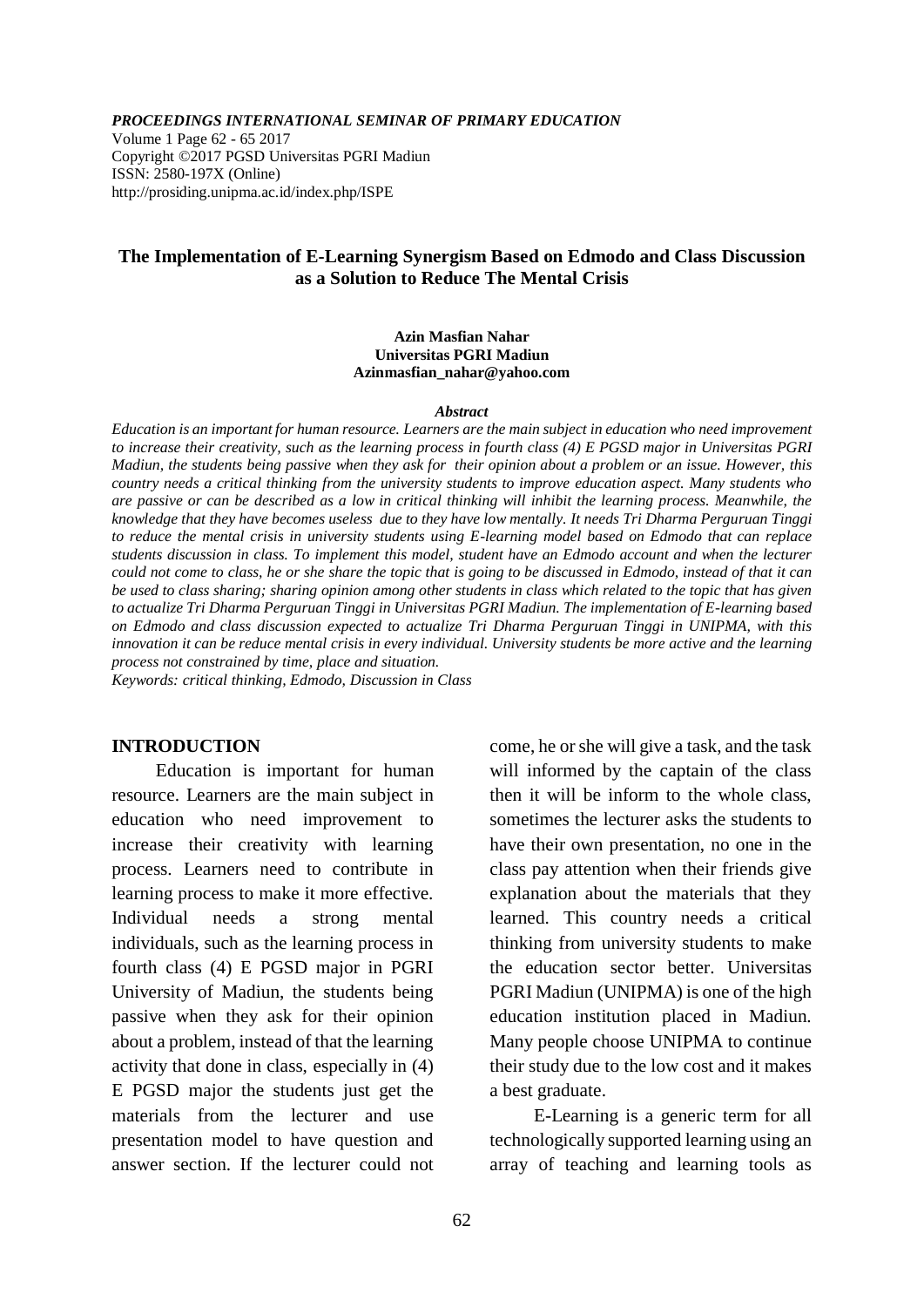phone bridging, audio and videotapes, teleconferencing, satellite transmissions, and the more recognized web-based training or computer aided instruction also commonly referred to as online courses (Soekartawi, Haryono and Librero, 2002) in Mohommad Yazdi (2012: 146). Rosenberg (2001) states that e-learning refers to the use of internet technology for sending some solution which can be the increase knowledge and skill. Actually the use of e-learning in education sector still minim, the use of e-learning will be balance with the use of Edmodo. According to (Dwi Kristiani, 2016) Edmodo is social media for *Learning Managent System* (LMS). Edmodo gives facility for teachers and students and it is very saved to have; communication, discussion, many contents and application related with education, homework for students, discussion with the whole class, online test and many others. Elearning with Edmodo has to balance with the discussion in the class, so the learning process can running well. Wina Sanjaya in Sumantri and Permana (2006) in Sumarni, dkk (2016) stated that discussion method can be described a strategy to explain the materials that going to learn and the students have to involved active and find the solution of a topic. A small discussion has some advantages; the students active to think and stated their opinion through answers from the lecture's question so the situation in the class more alive.

Crisis is a condition which is automatically causes stress in every individual or in a group. In other hand, the definition of mental based on Moeljono Notosoedirjo (2001: 21) in devinitive way is there is no definition yet from psychologist. In etimology the word "mental" comes from Yunani, that has the same definition with psyche, is psyche, soul and mental. So, mental is something that correlated with psycho or mental which affects individual's behavior. Every individual behavior and movement expression shows the condition of their mental.

According to Hasan Langgulung (1992: 30) in terminology way, many psychologists have different definition of mental. One of them stated in Al-Quusy (1970) which taken by Hasan Langgulung, mental is the combination between the function of psychology with the ability to face psychology crisis that affects emotion and it will be affect in mental condition. Based on some masters, it concludes that mental crisis is a condition where someone has mental illness, it might the individu faced bad condition due to something.

Social change in environment change so fast, it encourages the function of university that should realized in real ways, (Zaidamin, 2012). Requirement in university not force them to have the best graduate that measure in academic sector, but from the whole programs and they have to show the quality of their university that has accountability supported. The university role listed in Tri Dharma Perguruan Tinggi; education, research and social service. Through education sector, university expects to make smart generations and culture development. Through research sector, university expects to make a new invention in science and culture. Social service is an activity that contributed in university towards society which gives the real benefit. This activity can be done by the students, individual, or civitas academic in university for their society. With social service, the university will get feedback from society about the increasing of knowledge that they gave (Zaidamin, 2012). Tri Dharma Perguruan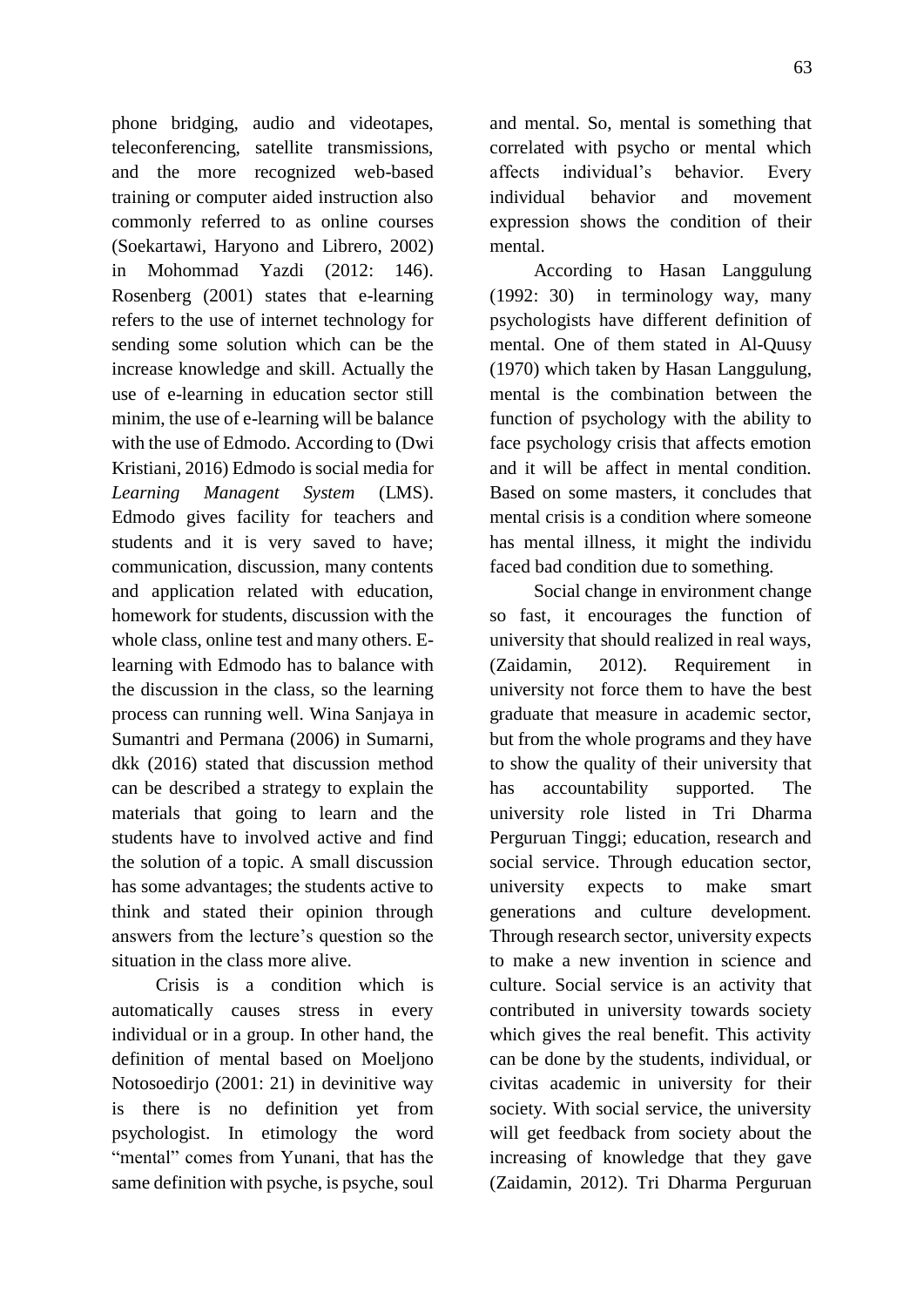Tinggi has to work balance, so the university has to focus in 3 aspects of Tri Dharma Perguruan Tinggi without ignore one of them (Zona Aktualita, 2007).

# **METHODS**

This research includes the type of literature study research by finding the relevant reference theory. This research was conducted in fourth grade (4E) of Elementary School Teacher Education Program of Universitas PGRI Madiun. The study was conducted from 27 February to 30 March 2017.

The type of data used by the authors in this study is primary data by observation and secondary data are data obtained from journals, documentation books, and internet.The data - data that have been obtained then analyzed by descriptive analysis method, descriptive analysis method is done by describing facts which then followed by analysis, not merely elaborate, but also provide sufficient understanding and explanation.

# **RESULT AND DISCUSSION**

The implementation of giving edmodo task when lecturer was absent is as folows:



To overcome or reduce the mental crisis, Tri Dharma Perguruan Tinggi is needed, that is education, research and community service, because it has an important role in overcoming mental crisis. When the lecturer distributed the materials or materials in Edmodo media then it will be responded directly by the students, this is the first practice of Tri dharma college

that is education, application of Tri Dharma next college that is research, Lecturers or students share information on natural phenomena or social problems that occur around the dwelling and others for further assessment and research of this research students are required to be able to cooperate between one individual with other individuals, raises critical thinking and will